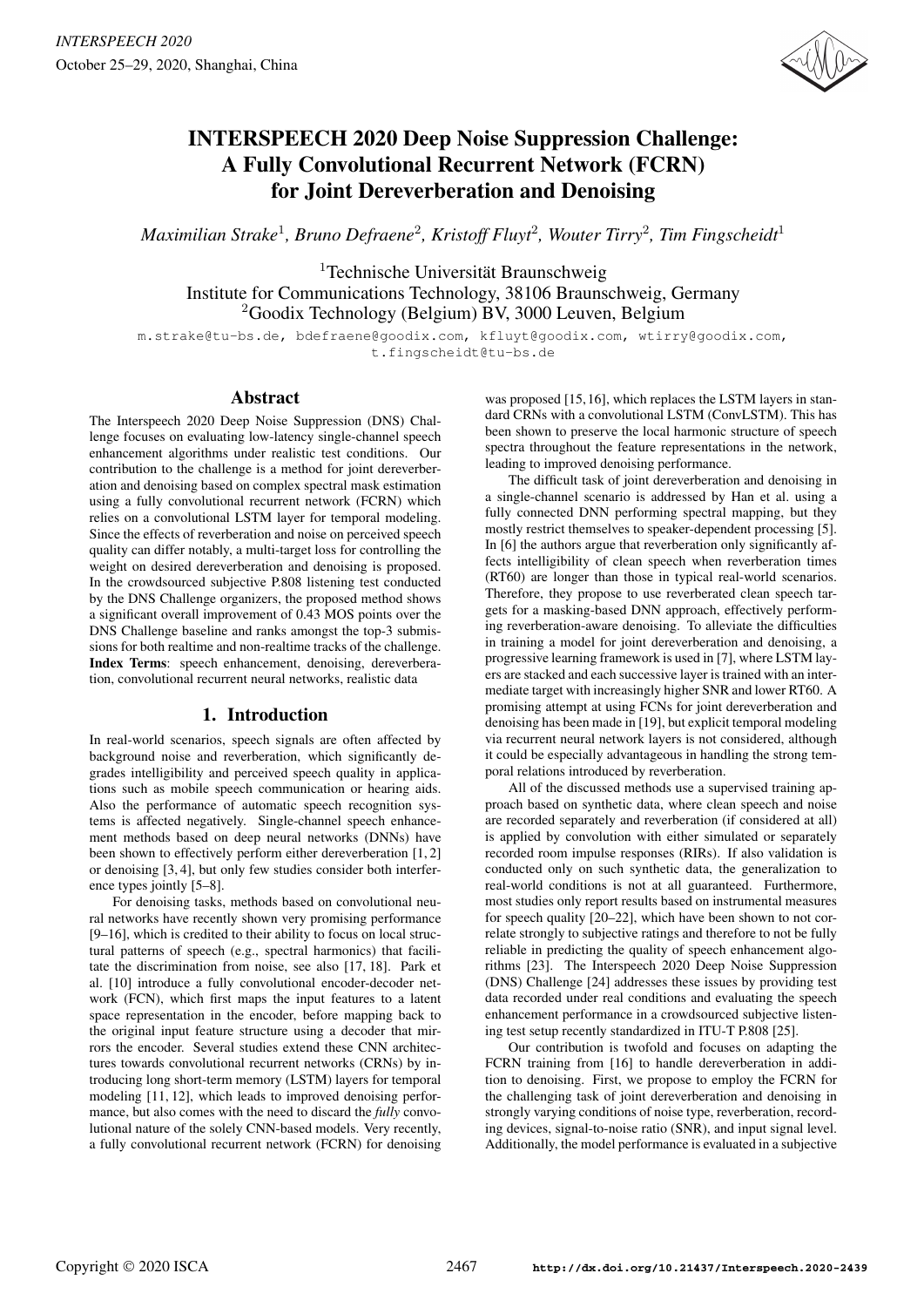

Figure 1: *Proposed model (training & test) and multi-target loss*  $J_{\ell}^{\text{MT}}$  *computation (training only).* 

test setup including real data, whereas in [16] only instrumental measures were employed. As a second contribution, we propose a multi-target loss function providing the possibility to balance between denoising and dereverberation performance by using weighted loss terms employing either non-reverberated clean speech or reverberated clean speech as targets. This loss is motivated by two works: The components loss by Xu et al. [13,14] for denoising already allowed to separately control speech distortion, residual noise power, and residual noise quality. Secondly, from the findings of Zhao et al. [6] (and supported by audiological research [26]) we derive that a strong dereverberation does not necessarily improve perceptual quality of speech and the loss can be adapted towards a stronger focus on noise reduction, while still providing acceptable dereverberation.

The paper is structured as follows. Section 2 briefly discusses the processing framework, followed by the description of the proposed method in Section 3. The experimental evaluation including data setup, training details, and result discussion is presented in Section 4. We conclude the paper in Section 5.

## 2. Signal Model and Notations

A clean speech signal  $s(n)$  disturbed by additive noise  $d(n)$ and reverberation characterized by the room impulse response (RIR)  $h(n)$  can be described as

$$
y(n) = s(n) * h(n) + d(n) = srev(n) + d(n),
$$
 (1)

where  $s^{\text{rev}}(n)$  is the reverberated speech component, n is the sample index, and \* denotes convolution. The proposed framework for dereverberation and denoising operates in the discrete Fourier transform (DFT) domain, where the noisy speech spectrum for a frame  $\ell$  is given by

$$
Y_{\ell}(k) = S_{\ell}(k) \cdot H_{\ell}(k) + D_{\ell}(k) = S_{\ell}^{\text{rev}}(k) + D_{\ell}(k), \quad (2)
$$

with  $k \in \mathcal{K} = \{0, \ldots, K-1\}$  being the frequency bin index and K the DFT size.

# 3. Proposed Method

The proposed method for joint dereverberation and denoising is composed of a fully convolutional recurrent network (FCRN) model topology and a training procedure for joint dereverberation and denoising that is adaptable to human quality perception by adjusting the focus of learning either more on denoising or on dereverberation. An illustrating system overview is given in Figure 1. The FCRN is trained to estimate a magnitudebounded complex mask  $\hat{G}_{\ell}(k) \in \mathbb{C}$  which is used to retain the enhanced speech spectrum  $\hat{S}_{\ell}(k) = \hat{G}_{\ell}(k) \cdot Y_{\ell}(k)$ . The bounding of the mask magnitude range to  $|\hat{G}_{\ell}(k)| \in [0, 1]$  is achieved following [27] by

$$
\hat{G}_{\ell}(k) = |\hat{G}_{\ell}(k)| \cdot e^{\hat{\varphi}_{\ell}(k)} = \tanh(|\overline{G}_{\ell}(k)|) \cdot \frac{\overline{G}_{\ell}(k)}{|\overline{G}_{\ell}(k)|}, \quad (3)
$$



Figure 2: *FCRN topology used by the proposed method.*

where  $\overline{G}_{\ell}(k) \in \mathbb{C}$  is the network output representing the unbounded complex mask and  $\hat{\varphi}_{\ell}(k) = \arg(\overline{G}_{\ell}(k))$  is the respective estimated phase.

#### 3.1. FCRN Model Topology

The FCRN topology is based on the convolutional encoderdecoder topology proposed for enhancement of coded speech in [28] and adapted by including a convolutional LSTM (ConvLSTM) layer [29] for temporal modeling. This keeps the model *fully* convolutional and was shown to be effective for denoising in [16]. The FCRN topology is depicted in Figure 2, where the dimensionality of the feature representations before and after each layer is given in the form *feature axis size*  $\times$  *time frame axis size* × *number of feature maps*. The input size on the feature axis is computed as  $M = K/2 + 1 + P$ , where P refers to an amount of padded zeros (see Section 4.2 for details). Standard convolutional layers in the encoder, decoder, and the output layer are denoted by  $Conv(F, N \times 1)$ , where F determines the amount of filter kernels and  $N$  the size of these kernels along the feature axis for the respective layer. We denote the kernel size as  $N \times 1$  to emphasize that convolutions are only performed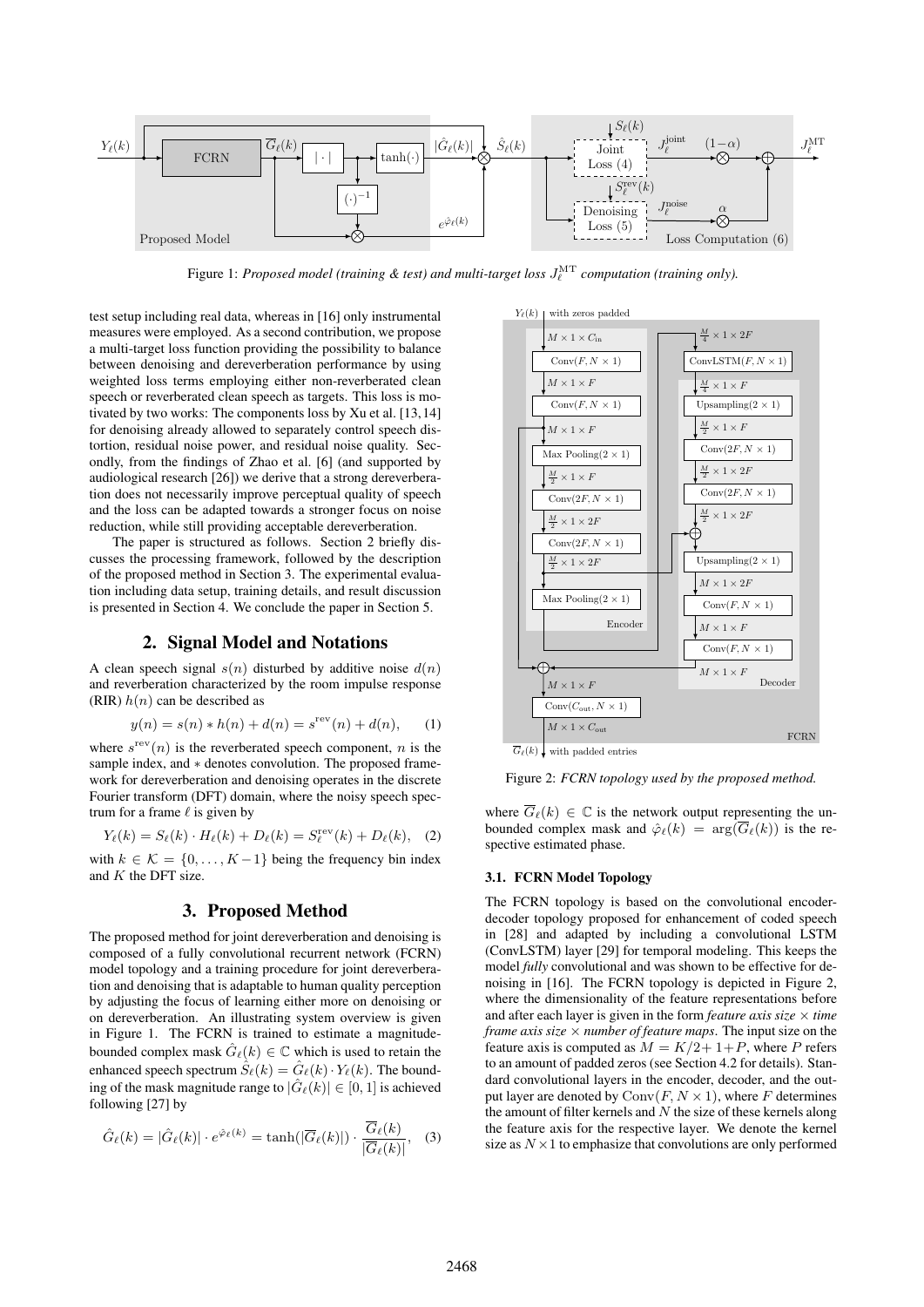along the feature axis and not along the time frame axis. The encoder part of the FCRN compresses the feature axis from size  $M$  to  $M/4$  by applying maximum pooling exclusively along this axis. The encoded feature representation is input to the convolutional LSTM layer denoted by  $ConvLSTM(F, N \times 1)$ with  $F$  and  $N$ , as above, determining the number of filter kernels and their size along the feature axis for all convolutional mappings in the ConvLSTM. Next, the decoder part mirrors the encoder and reconstructs the original feature axis size  $M$  by applying upsampling layers. All convolutional layers use leaky ReLU activations with a negative slope coefficient of 0.2, except for the output layer, which employs a linear activation and maps back to the desired amount of output feature maps  $C_{\text{out}}$ . The topology uses skip connections between encoder and decoder layers with matching feature representation sizes to give the decoder access to high-resolution features and to ease the gradient flow during backpropagation training.

#### 3.2. Multi-Target Loss for Dereverberation and Denoising

The proposed multi-target (MT) loss, as shown in Figure 1 on the right, is based on two separate loss terms operating in the complex spectral domain. The *joint* loss term

$$
J_{\ell}^{\text{joint}} = \frac{1}{K} \sum_{k \in \mathcal{K}} \left| \hat{S}_{\ell}(k) - S_{\ell}(k) \right|^2 \tag{4}
$$

aims at joint dereverberation and denoising by employing clean speech spectra  $S_{\ell}(k)$  as targets. The *denoising* loss term

$$
J_{\ell}^{\text{noise}} = \frac{1}{K} \sum_{k \in \mathcal{K}} \left| \hat{S}_{\ell}(k) - S_{\ell}^{\text{rev}}(k) \right|^2 \tag{5}
$$

exclusively aims at denoising by employing reverberated clean speech spectra  $S_{\ell}^{\text{rev}}(k)$  as targets. The combination of these terms to a total *multi-target* (MT) loss

$$
J_{\ell}^{\text{MT}} = (1 - \alpha) J_{\ell}^{\text{joint}} + \alpha J_{\ell}^{\text{noise}}
$$
 (6)

can be adapted towards a weaker or stronger desired dereverberation using the weighting factor  $\alpha \geq 0$ , where  $\alpha > 0$  lets the model put an additional focus on denoising and implicitly puts less weight on dereverberation. In addition, the combination of clean and reverberated targets implicitly provides information about the two distinct disturbances of noise and reverberation, which is not the case when exclusively using  $J_{\ell}^{\text{joint}}$  ( $\alpha = 0$ ) or  $J_{\ell}^{\text{noise}}$  ( $\alpha = 1$ ).

#### 4. Experimental Evaluation

#### 4.1. Datasets and Preprocessing

We train our models using a two-step training approach, first performing a pretraining using a dataset based on WSJ0 speech [30] (denoted as  $\mathcal{D}_{\text{WSJ0}}$ ) and second, finetuning the pretrained models using a subset of the training data provided from the DNS Challenge [24] (denoted as  $\mathcal{D}_{\text{DNS}}$ ). This approach allows us to limit the amount of training time by testing multiple hyperparameter settings only for finetuning on  $\mathcal{D}_{\text{DNS}}$ . In addition, we believe that it can be advantageous for learning to first train the model on an easier task ( $\mathcal{D}_{\text{WSJ0}}$ ), where, e.g., a good feature representation of speech can be found, and only in a second step adapt this model to a more difficult task  $(\mathcal{D}_{\text{DNS}})$ .

The pretraining dataset  $\mathcal{D}_{\text{WSJ0}}$  uses 15 hours of clean speech from WSJ0  $ST-84$  for training and 2.5 hours of clean speech from WSJ0 si\_dt\_05 for validation. The clean speech is mixed with noise material from the DEMAND [31] and QUT [32] databases (35 different noise files shared in training and validation) using SNR conditions of 0, 5 and 10 dB. We mix different random subsets each using 1 hour of the total speech material with each of the conditions, resulting in 105 hours of training and 18 hours of validation material. The active speech level of clean speech is set to −26 dBov using ITU-T P.56 [33] for all files of  $\mathcal{D}_{\text{WSJ0}}$  before mixing.

Finetuning is carried out based on an 100 hour subset (randomly chosen files) of the official DNS Challenge training material [24], where SNRs are sampled uniformly between 0 and 40 dB and the RMS level of the resulting signal is set to a value uniformly sampled between −38 and −18 dBov. To reflect a large variety of real-world conditions, we include reverberation to 50% of the files in  $\mathcal{D}_{\text{DNS}}$ . This is achieved by convolving the clean speech component of the mixture with simulated RIRs generated with the mirror method using [34]. For RIR generation we use room sizes uniformly drawn from  $(l, w, h) \in (3, 10] \text{ m}, [3, 10] \text{ m}, [2.5, 3.5] \text{ m}$  and an absorbtion coefficient uniformly drawn from  $\alpha \in [0.1, 0.3]$  for all room surfaces. The microphone is assumed in the center of the room and the source distance in the l-w-plane is drawn from  $d \in [0.1, 1]$  m, placing the source on a randomly chosen point in the sampled distance. This configuration leads to estimated RT60s between 0.28 and 1.66 s, calculated with Sabine's equation. The development test set of the DNS Challenge described in [24] is randomly split into two halves, where one is used for validation during finetuning and the other serves as our preliminary test set for model evaluation. The final evaluation using the subjective test framework P.808 with crowdsourcing [25] is carried out by the DNS Challenge organizers with the DNS Challenge blind test set, which has not been used to perform any training or optimization in the development process.

A sampling frequency of 16 kHz is used for all audio material and frames are extracted using a frame length of 32 ms (compliant with the maximum frame size of 40 ms allowed for the DNS Challenge), a frame shift of 16 ms, square-root Hann windowing, and a DFT-size of  $K = 512$ . Only non-redundant bins of the spectra are used and real and imaginary parts are organized in separate feature maps for input features and targets, resulting in a feature axis size of  $M = 257 + 3 = 260$  including zero-padding, which guarantees the devisibility by four as required for the FCRN topology in Figure 2. In accordance to the challenge rules, two frames of future context (32 ms lookahead in total) are concatenated to the inputs as separate feature maps, resulting in  $C_{\text{in}} = 3 \cdot 2 = 6$  input and  $C_{\text{out}} = 2$  output channels, the factor 2 reflecting real and imaginary parts.

#### 4.2. Training Details and Reference Models

For the propsed FCRN models, the amount of filter kernels is set to  $F = 88$  and the kernel size is chosen as  $N = 24$ . Both pretraining and finetuning of these models use truncated backpropagation-through-time training with a sequence length of 100 frames and a batchsize of 16, employing the Adam optimizer with standard parameter settings as given in [35], except for the learning rate. For pretraining, we use a starting learning rate of 0.0001, which is reduced by a factor of 5 once the validation loss does not improve further for a consecutive four epochs. We stop training, once the learning rate falls below 0.00001. Since no reverberated data is included in the pretraining, we set  $\alpha = 0$  for the loss computation (6). For finetuning, we train for 30 epochs with a fixed learning rate of 0.00002 and choose the model with the best validation set performance in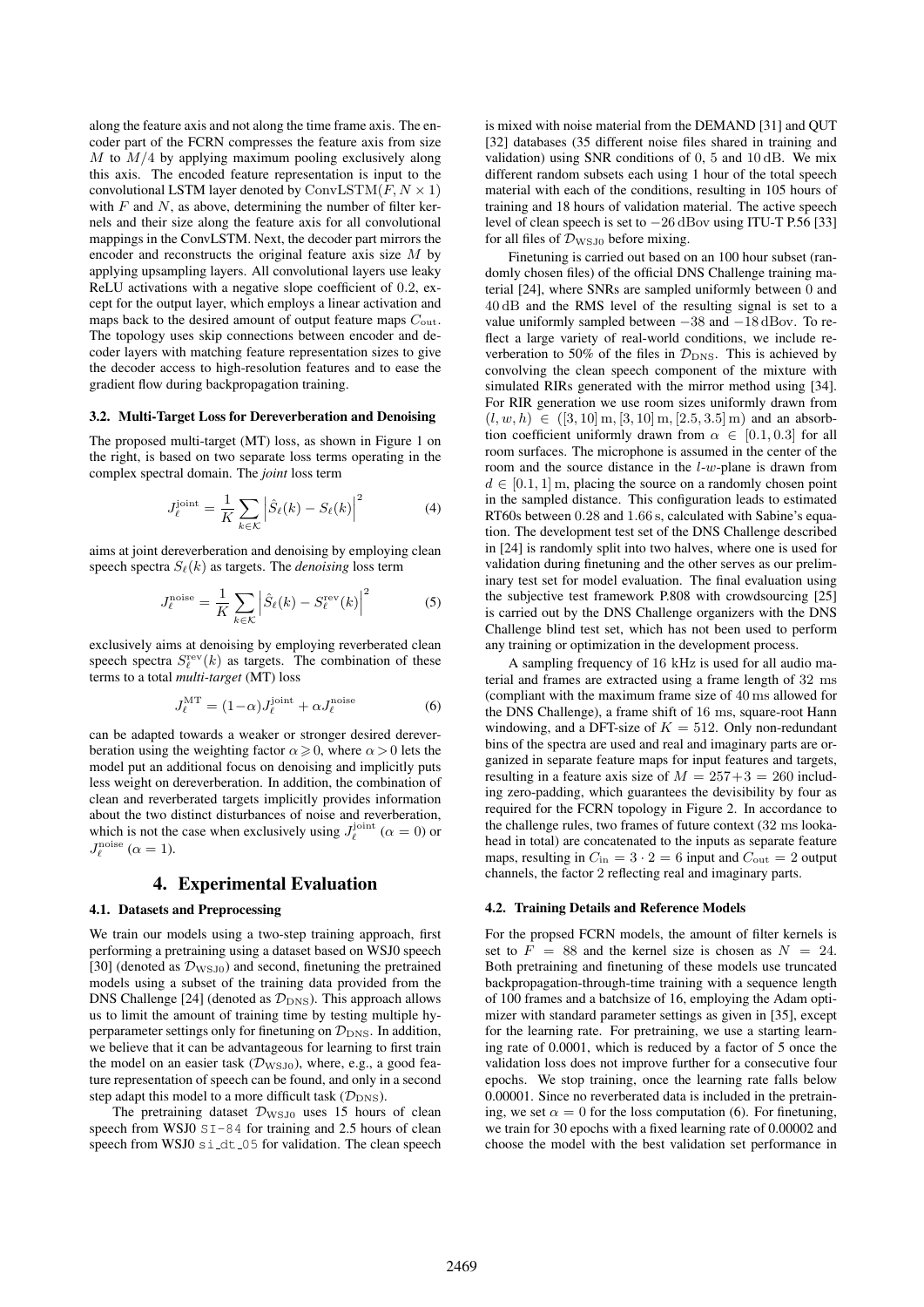Table 1: *Instrumental quality results on the preliminary test set, evaluated separately for synthetic data without and with reverberation. Best results are in bold font.*

|     |                         | <b>Without Reverb</b> |              |             |                                  | <b>With Reverb</b> |              |             |                                  |             |
|-----|-------------------------|-----------------------|--------------|-------------|----------------------------------|--------------------|--------------|-------------|----------------------------------|-------------|
|     | Method                  | <b>PESO</b>           | <b>POLOA</b> | <b>STOI</b> | $\Delta$ SNR <sub>seg</sub> [dB] | <b>PESO</b>        | <b>POLQA</b> | <b>STOI</b> | $\Delta$ SNR <sub>seg</sub> [dB] | <b>SRMR</b> |
| REF | Noisy                   | 2.21                  | 2.51         | 0.91        |                                  | 1.57               | 1.54         | 0.56        |                                  | -           |
|     | DNS Baseline [36]       | 2.68                  | 2.40         | 0.77        | 7.36                             | 1.69               | 1.29         | 0.41        | 8.54                             | 5.34        |
|     | <b>FCRN-cSA</b>         | 3.19                  | 3.48         | 0.96        | 7.87                             | 2.07               | L.94         | 0.68        | 8.46                             | 8.64        |
| EW  | FCRN-MT, $\alpha = 0$   | 3.33                  | 3.59         | 0.96        | 8.12                             | 2.16               | 1.93         | 0.70        | 8.18                             | 9.10        |
|     | FCRN-MT, $\alpha = 0.1$ | 3.32                  | 3.59         | 0.96        | 8.16                             | 2.14               | 1.95         | 0.69        | 7.67                             | 8.79        |
|     | FCRN-MT, $\alpha = 1$   | 3.40                  | 3.70         | 0.96        | 8.71                             | 1.81               | l.67         | 0.58        | 5.37                             | 4.82        |

Table 2: *Subjective quality results in terms of MOS scores according to ITU-T P.808 on the blind test set. Extract from the test with all 28 submissions to the DNS Challenge's realtime track (RT) and non-realtime track (NRT). Best results are in bold font.*

| <b>Submission</b>              | <b>Challenge Track</b> | Synth. Without Reverb | Synth. With Reverb | Real Recordings | <b>Overall</b> |
|--------------------------------|------------------------|-----------------------|--------------------|-----------------|----------------|
| <b>Noisy</b>                   | -                      | 3.32                  | 2.78               | 2.97            | 3.01           |
| DNS baseline [36]              | RT                     | 3.49                  | 2.64               | 3.00            | 3.03           |
| FCRN-MT, $\alpha = 0.1$ (Ours) | RT                     | 3.86                  | 3.21               | 3.39            | 3.46           |
| FCRN-MT, $\alpha = 0.1$ (Ours) | NRT                    | 3.85                  | 3.23               | 3.39            | 3.46           |

terms of the PESQ metric [20]. The MT loss (6) and respective weighting with  $\alpha$  is effective for finetuning and is used as a tuning parameter for the proposed model which we refer to as FCRN-MT. The proposed model has 5.2 million trainable parameters and takes an average computation time of 10.71 ms (measured on an Intel Core i5 quad core machine with 3.4 GHz clock) for processing one frame. Considering the frame shift of 16 ms, this results in a realtime factor of  $r = 0.67$ , which is below the limit of  $r = 1.0$  as given by the realtime DNS Challenge track.

We compare our proposed model with the DNS Challenge baseline [36], which employs a model based on gated recurrent units (GRUs) and fully connected layers as well as a component-based loss formulation [13, 14]. Furthermore, we compare our masking-based FCRN-MT approach with the approach from [16] (FCRN-cSA), where the model directly estimates the complex spectrum of clean speech and a standard complex MSE loss is employed.

#### 4.3. Results and Discussion

Results on the synthetic data of the preliminary test set are reported in Table 1 in terms of perceptual evaluation of speech quality (PESQ) [20], perceptual objective listening quality analysis (POLQA) [22], the short-time objective intelligibility (STOI) metric [21], and the segmental SNR improvement  $\Delta$ SNR<sub>seg</sub>, where the segmental SNR is computed following [37]. All of these metrics use the clean speech signal  $s(n)$ as reference. For preliminary test data with reverberation, the dereverberation performance is measured using the speech-toreverberation modulation energy ratio (SRMR) [38]. In terms of almost all instrumental measures the proposed FCRN-MT  $(\alpha = 0)$  model outperforms the reference models including FCRN-cSA, which suggests that a masking based approach is better suited for the joint denoising and dereverberation task. The comparison of FCRN-MT with different weighting parameters  $\alpha$  shows that for data without reverb, performance in terms of instrumental measures is best for  $\alpha = 1$ , whereas for data with reverb the best performance for all metrics except POLQA is reached with  $\alpha = 0$ . In this case, the instrumental mea-

sures only partly reflect the observations we made by informal subjective listening, where  $\alpha = 0.1$  showed comparable performance for data without reverberation and the best performance for data with reverberation. The latter can be credited to speech component distortions introduced by aiming at complete dereverberation with  $\alpha = 0$ . Taking into account the limitations of the instrumental measures addressed in Section 1, which is also one of the main problems addressed by the DNS Challenge, we decided to choose FCRN-MT ( $\alpha$  = 0.1) as our final submission.

In Table 2, the results in terms of MOS scores of the first subjective P.808 test for our submissions to the realtime track (RT) and non-realtime track (NRT) are shown. Please note that both of our submissions for RT and NRT use the exact same FCRN-MT ( $\alpha = 0.1$ ) model which fulfills the more strict RT requirements. Our method significantly outperforms the DNS baseline by overall 0.43 MOS points. In the mixed RT and NRT ranking of all submitted methods, both of our submissions were amongst the top-ranked in a field of in total 28 submissions. For the top-scoring submissions, a second ITU-T P.808 test was conducted for which our method secured the third rank in the RT and the second rank in the NRT of the challenge (for details see [39], team #17).

## 5. Conclusions

This paper presents a fully convolutional recurrent network (FCRN) for joint dereverberation and denoising as a contribution to the Interspeech 2020 Deep Noise Suppression (DNS) Challenge. We propose to train the FCRN with a multi-target loss accounting for differences in quality perception of noisy or reverberated speech by controlling the weight on desired dereverberation and denoising. Our method is evaluated in a preliminary test based on instrumental measures and in the realistic test setup of the DNS Challenge including real test recordings and evaluation by a crowdsourced subjective listening test. The proposed method outperforms all reference methods of the preliminary test and ranks third for the realtime and second for the non-realtime track amongst all submissions to the challenge.